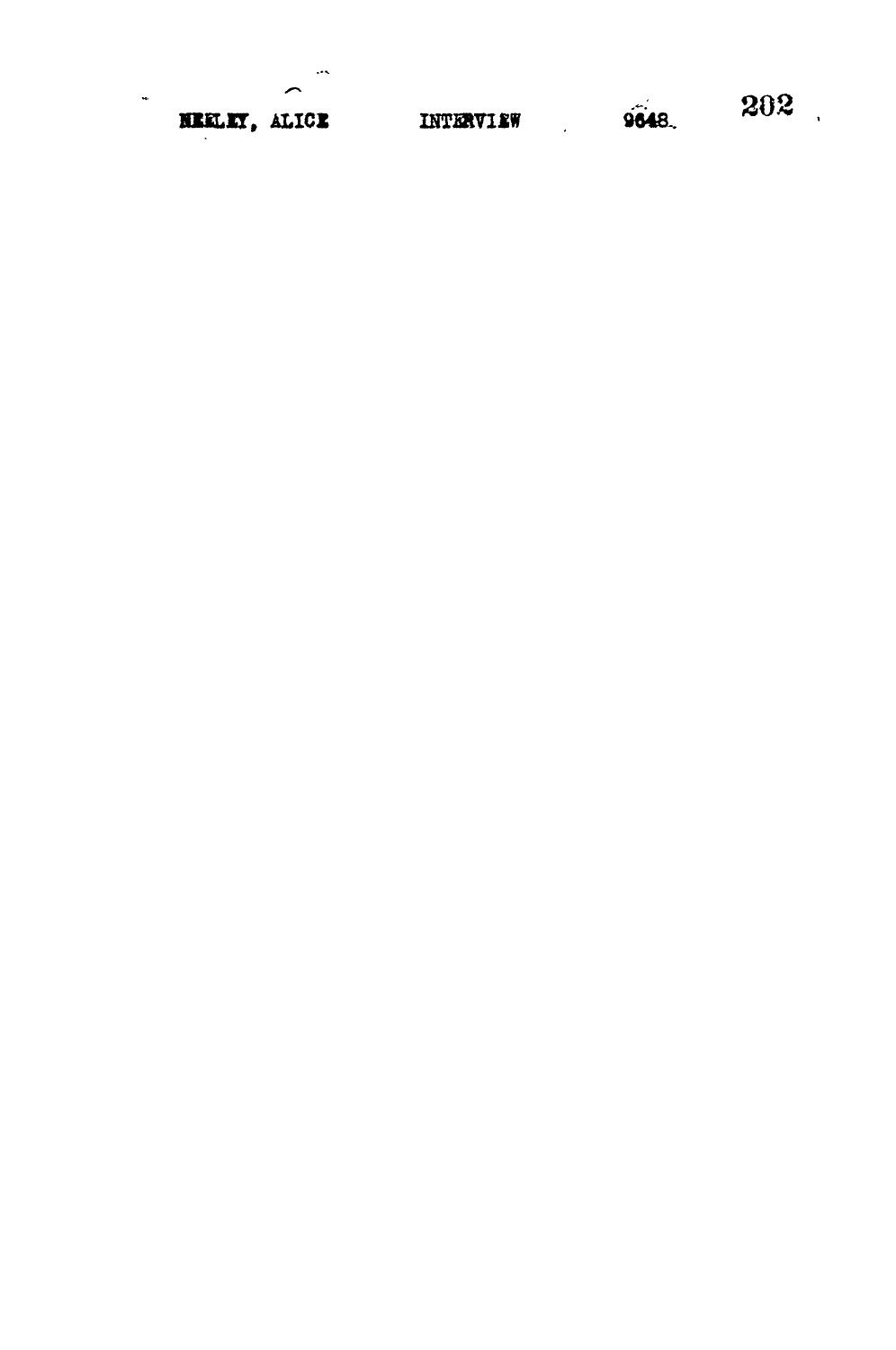| $\mathcal{A} \mathcal{B}_0$<br>203<br>$  -$<br>Form A-(S-149)<br><b>BIOGRAPHY FORM</b><br>WORKS TROGRESS ADMINISTRATION<br>Indian-Fioncer History Project for Oklahoma<br>NEELEY, ALICE.<br>INTERVIEW.<br>#9648<br>Field Worker's name _____ Ida B. Lankford,<br>193B<br>1. Name Mrs. Alice Neeley,<br>2. Post Office Address of Cordell, Oklahoma<br>3. Residence address (or location) West of the old Christian College,<br>DATE OF BIRTH: Month January 1989 27 Year 1884<br>Wise County, Texas.<br>5. Place of birth<br>6. Hame of Father W. W. Neeley<br>Place of birth India a Territory<br>Chickasaw Nation.<br>Other information about father Lawyer and preacher.<br>Place of birth Missouri<br>Name of Mother Margaret White<br>7.<br>Housewife.<br>Other information about mother |  | O |  |  |  |  |
|-----------------------------------------------------------------------------------------------------------------------------------------------------------------------------------------------------------------------------------------------------------------------------------------------------------------------------------------------------------------------------------------------------------------------------------------------------------------------------------------------------------------------------------------------------------------------------------------------------------------------------------------------------------------------------------------------------------------------------------------------------------------------------------------------|--|---|--|--|--|--|
|                                                                                                                                                                                                                                                                                                                                                                                                                                                                                                                                                                                                                                                                                                                                                                                               |  |   |  |  |  |  |
|                                                                                                                                                                                                                                                                                                                                                                                                                                                                                                                                                                                                                                                                                                                                                                                               |  |   |  |  |  |  |
|                                                                                                                                                                                                                                                                                                                                                                                                                                                                                                                                                                                                                                                                                                                                                                                               |  |   |  |  |  |  |
|                                                                                                                                                                                                                                                                                                                                                                                                                                                                                                                                                                                                                                                                                                                                                                                               |  |   |  |  |  |  |
|                                                                                                                                                                                                                                                                                                                                                                                                                                                                                                                                                                                                                                                                                                                                                                                               |  |   |  |  |  |  |
|                                                                                                                                                                                                                                                                                                                                                                                                                                                                                                                                                                                                                                                                                                                                                                                               |  |   |  |  |  |  |
|                                                                                                                                                                                                                                                                                                                                                                                                                                                                                                                                                                                                                                                                                                                                                                                               |  |   |  |  |  |  |
|                                                                                                                                                                                                                                                                                                                                                                                                                                                                                                                                                                                                                                                                                                                                                                                               |  |   |  |  |  |  |
|                                                                                                                                                                                                                                                                                                                                                                                                                                                                                                                                                                                                                                                                                                                                                                                               |  |   |  |  |  |  |
|                                                                                                                                                                                                                                                                                                                                                                                                                                                                                                                                                                                                                                                                                                                                                                                               |  |   |  |  |  |  |
|                                                                                                                                                                                                                                                                                                                                                                                                                                                                                                                                                                                                                                                                                                                                                                                               |  |   |  |  |  |  |
|                                                                                                                                                                                                                                                                                                                                                                                                                                                                                                                                                                                                                                                                                                                                                                                               |  |   |  |  |  |  |
|                                                                                                                                                                                                                                                                                                                                                                                                                                                                                                                                                                                                                                                                                                                                                                                               |  |   |  |  |  |  |
|                                                                                                                                                                                                                                                                                                                                                                                                                                                                                                                                                                                                                                                                                                                                                                                               |  |   |  |  |  |  |
|                                                                                                                                                                                                                                                                                                                                                                                                                                                                                                                                                                                                                                                                                                                                                                                               |  |   |  |  |  |  |
|                                                                                                                                                                                                                                                                                                                                                                                                                                                                                                                                                                                                                                                                                                                                                                                               |  |   |  |  |  |  |
|                                                                                                                                                                                                                                                                                                                                                                                                                                                                                                                                                                                                                                                                                                                                                                                               |  |   |  |  |  |  |
|                                                                                                                                                                                                                                                                                                                                                                                                                                                                                                                                                                                                                                                                                                                                                                                               |  |   |  |  |  |  |
|                                                                                                                                                                                                                                                                                                                                                                                                                                                                                                                                                                                                                                                                                                                                                                                               |  |   |  |  |  |  |
|                                                                                                                                                                                                                                                                                                                                                                                                                                                                                                                                                                                                                                                                                                                                                                                               |  |   |  |  |  |  |
|                                                                                                                                                                                                                                                                                                                                                                                                                                                                                                                                                                                                                                                                                                                                                                                               |  |   |  |  |  |  |
|                                                                                                                                                                                                                                                                                                                                                                                                                                                                                                                                                                                                                                                                                                                                                                                               |  |   |  |  |  |  |

 $\mathcal{L}(\mathbf{x})$ 

 $\sim$ 

Notes or complete narrative by the field worker dealing with the life and story of the person interviewed. Refer to Manual for suggested subjects and questions. Continue on blank sheets if necessary and attach firmly to this form. Number of sheets attached  $\mathbf{M}$  $\mathbf{x}$  $\frac{1}{2} \sum_{i=1}^N \frac{1}{2} \sum_{j=1}^N \frac{1}{2} \sum_{j=1}^N \frac{1}{2} \sum_{j=1}^N \frac{1}{2} \sum_{j=1}^N \frac{1}{2} \sum_{j=1}^N \frac{1}{2} \sum_{j=1}^N \frac{1}{2} \sum_{j=1}^N \frac{1}{2} \sum_{j=1}^N \frac{1}{2} \sum_{j=1}^N \frac{1}{2} \sum_{j=1}^N \frac{1}{2} \sum_{j=1}^N \frac{1}{2} \sum_{j=1}^N \frac{1}{2} \sum_{j=$  $\mathbb{R}^{d-1}$  $\mathbf{A}^{\text{max}}$  $\frac{1}{2}\sum_{i=1}^{n} \frac{1}{2} \sum_{j=1}^{n} \frac{1}{2} \sum_{j=1}^{n} \frac{1}{2} \sum_{j=1}^{n} \frac{1}{2} \sum_{j=1}^{n} \frac{1}{2} \sum_{j=1}^{n} \frac{1}{2} \sum_{j=1}^{n} \frac{1}{2} \sum_{j=1}^{n} \frac{1}{2} \sum_{j=1}^{n} \frac{1}{2} \sum_{j=1}^{n} \frac{1}{2} \sum_{j=1}^{n} \frac{1}{2} \sum_{j=1}^{n} \frac{1}{2} \sum_{j=1}^{n}$  $\frac{1}{2}$  .  $\mathcal{L}^{\text{max}}(\mathcal{F})$  , and  $\mathcal{A}^{\mathcal{A}}$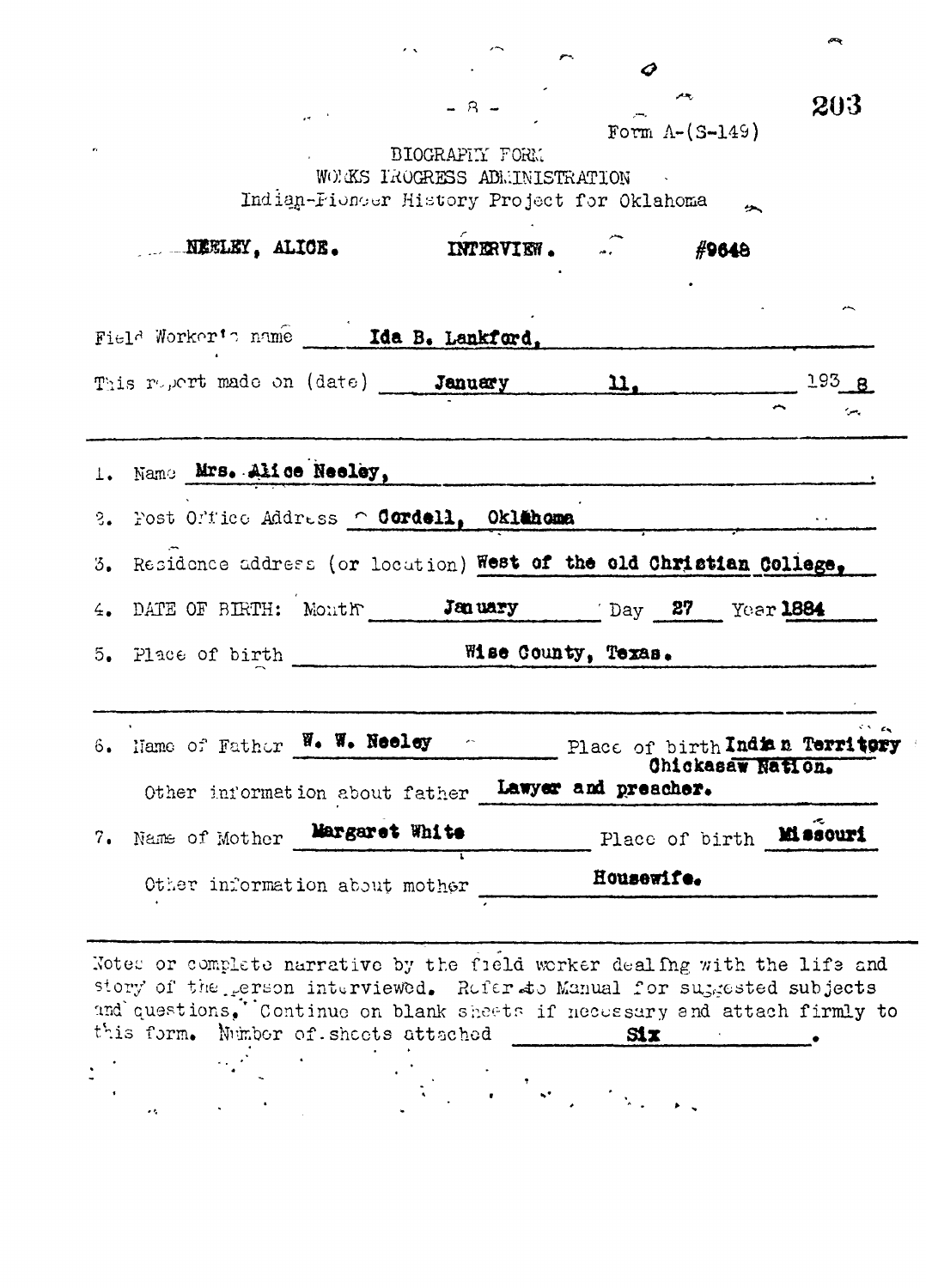NEELEY.ALICE. '*INTERVIEW.* #9648. Ida B. Lankford, Investigator. January 11, 1938.

## Interview with Mrs. Alice Neeley, Cordell. Oklahoma.

I came to Cordell, Oklahoma Territory, froa Wiohita Falls, Texas, September 19, 1892. We crossed the Red River and came with two covered wagons and were ten days on the read. We were in one sandstorm when me could hardly see where to  $g_0$ .

We filed on-land one mile west and one-half mile south of the present town of Oordell\* ie built a half dugout *enxf* a one room leg cabin. We also dug a well on our place and the water was so hard that we could hardly use it.

. In planting we used two old sod walking plows and a team of horses. We walked and broke our land. We sodded fifty acres of land and put it in corn, cotton, and sorghum cane. We would sell our corn for  $20\phi$  a bushel and our cotton for  $54$  a pound after it was ginned.

The men would freight from El Reno to get our groceries and dry goods. We did not have many clottes, we had three school dresses and we also wore those dresses to church and other entertainments; they were made pf calico and Father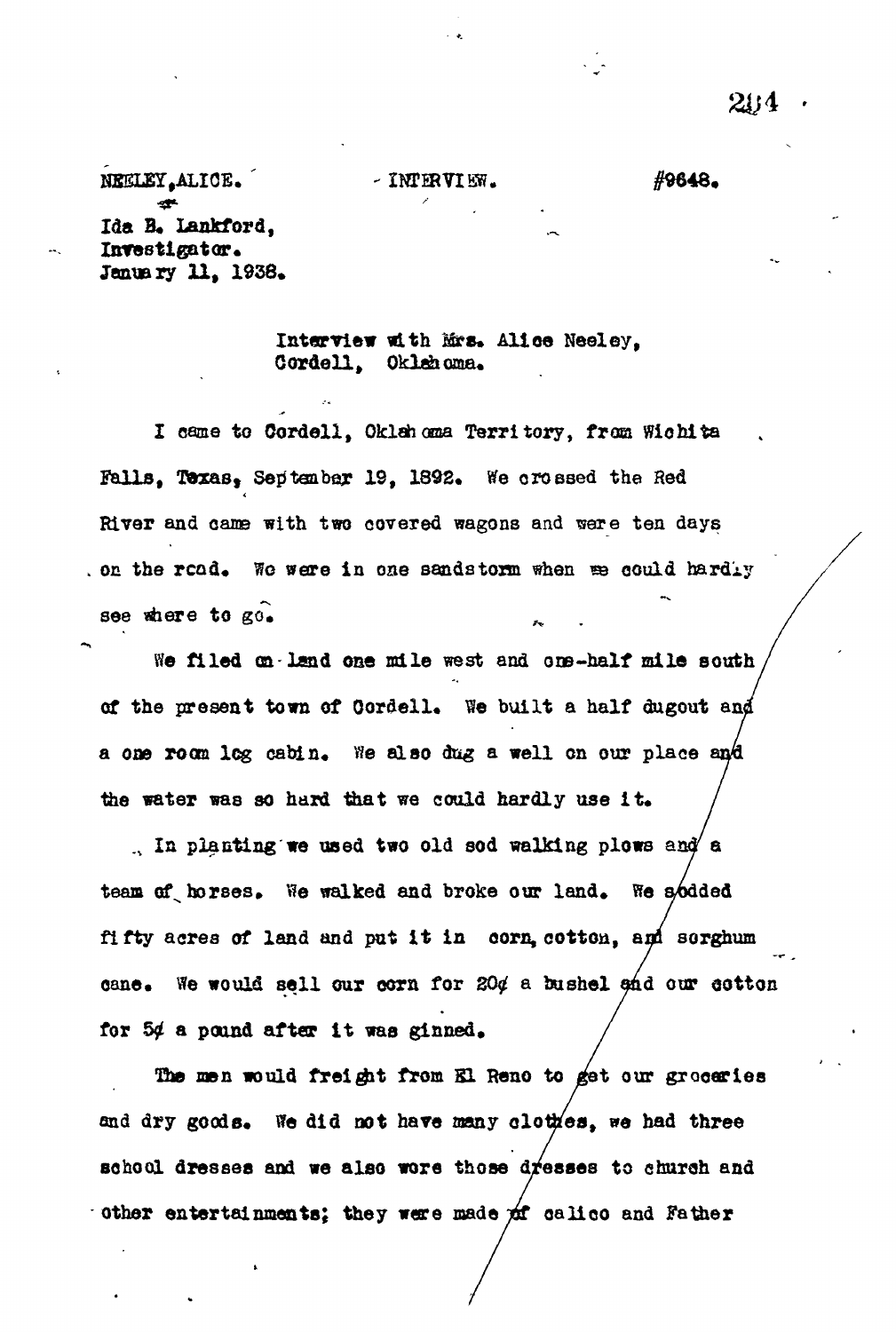oj.

**NEELEY, ALICE.** INTERVIEW. #9648.

 $\overline{\phantom{a}}$ 

**2**

paid 5¢ a yard for the material.

We burned green cottonwood poles and dried cow chips snd after we made a crop ve would bum corn; we had a fireplace and it was very dangerous for there were no bricks around it. The fireplace was just made of dirt.

The fleas were so bad at times that we oould not live in oar dugout so we had to more our beds into the log cabin. I have seen my legs black with fleas. We had many mad cats, and rattlesnakes.

 $/$  ' I had to herd cattle for three years and I rode / in a man's saddle or bareback. I could ride most any kind of a horse whether it was tame or whether it never  $\sim$  /  $\sim$  /  $\sim$  /  $\sim$  /  $\sim$  /  $\sim$  /  $\sim$  /  $\sim$  /  $\sim$  /  $\sim$  /  $\sim$  /  $\sim$  /  $\sim$  /  $\sim$  /  $\sim$  /  $\sim$  /  $\sim$  /  $\sim$  /  $\sim$  /  $\sim$  /  $\sim$  /  $\sim$  /  $\sim$  /  $\sim$  /  $\sim$  /  $\sim$  /  $\sim$  /  $\sim$  /  $\sim$  /  $\sim$  /  $\sim$  /  $\sim$ had been broken to ride.

**We had biscuits onoe a veek and that was on Sunday** morning for breakfast and sometimes we wo.1d have them for Sunday dinner.

I remember many times I have had to shell corn, then go to the mill to have the corn ground. I would go abouttwenty miles to a mill on horseback with a big sack of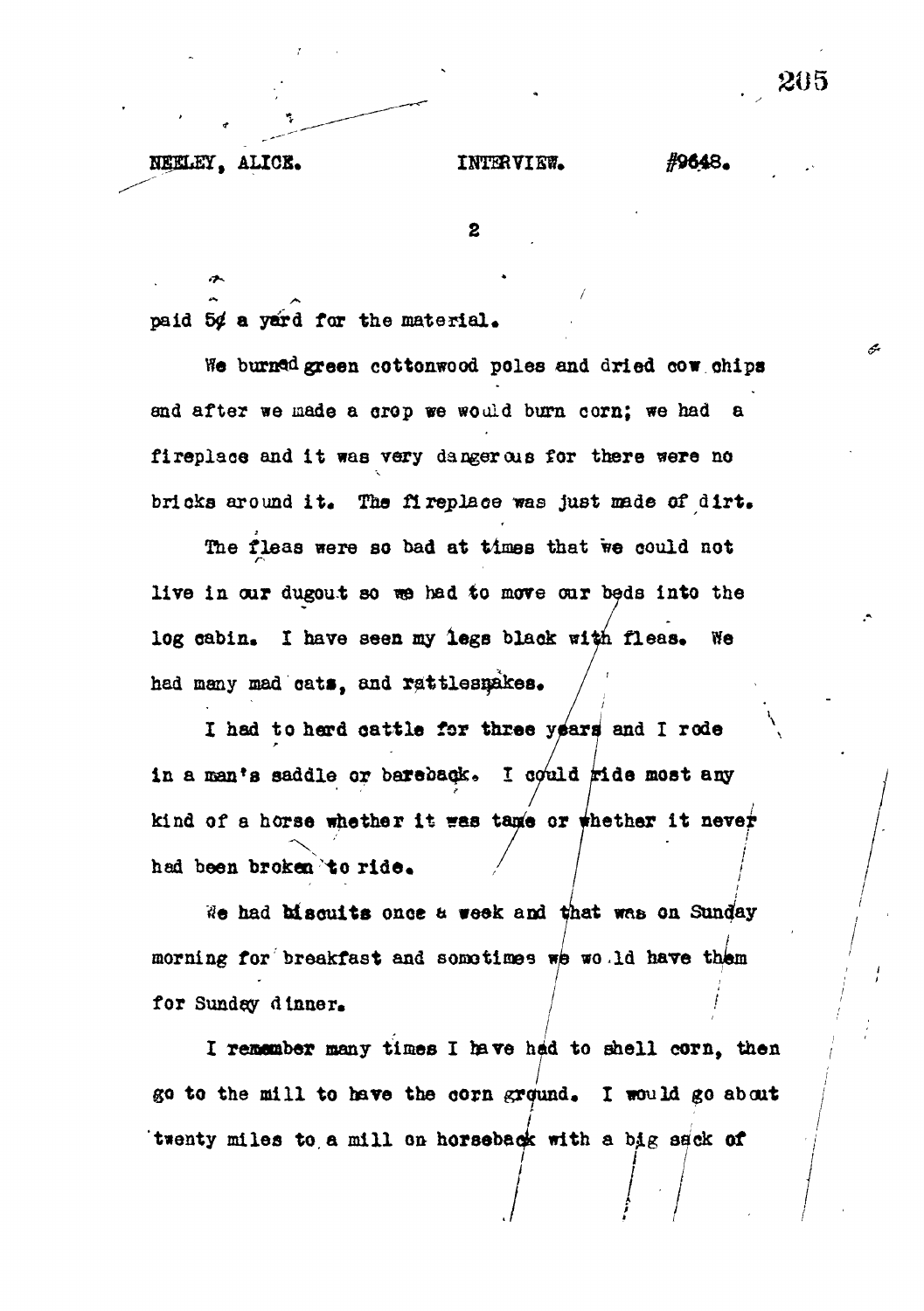NEELEY. ALICE. INTERVIEW. #9648.

3

shelled corn thrown on the horse behind me; if the wind ~ didn't blow the windmill would not turn and would not grind the corn and  $\tilde{\mathbf{I}}$  would be gone for two or three days and sometimes for a week before my turn would come.

We had hard times but happy ones. We had church . in dugouts built up with sod and our benches were made of cottonwood poles. We would meet on Wednesday night and hare our prayer meeting and on Friday night we had our social meeting and entertainments; on Sunday and Sunday nights we had church; we really enjoyed all these meetings and we had school in the same place and a teacher could teach with a Seventh Grade education.

My father went to school with me; he would go two months of the three months of the school term; he did this for three years and he got a good education.

My father was a lawyer here in Cordell for a long time; he was Justice of the Peace, the first one that Cordell ever had. He tried the people who were in sheeting scrapes and tried the Indians for stealing.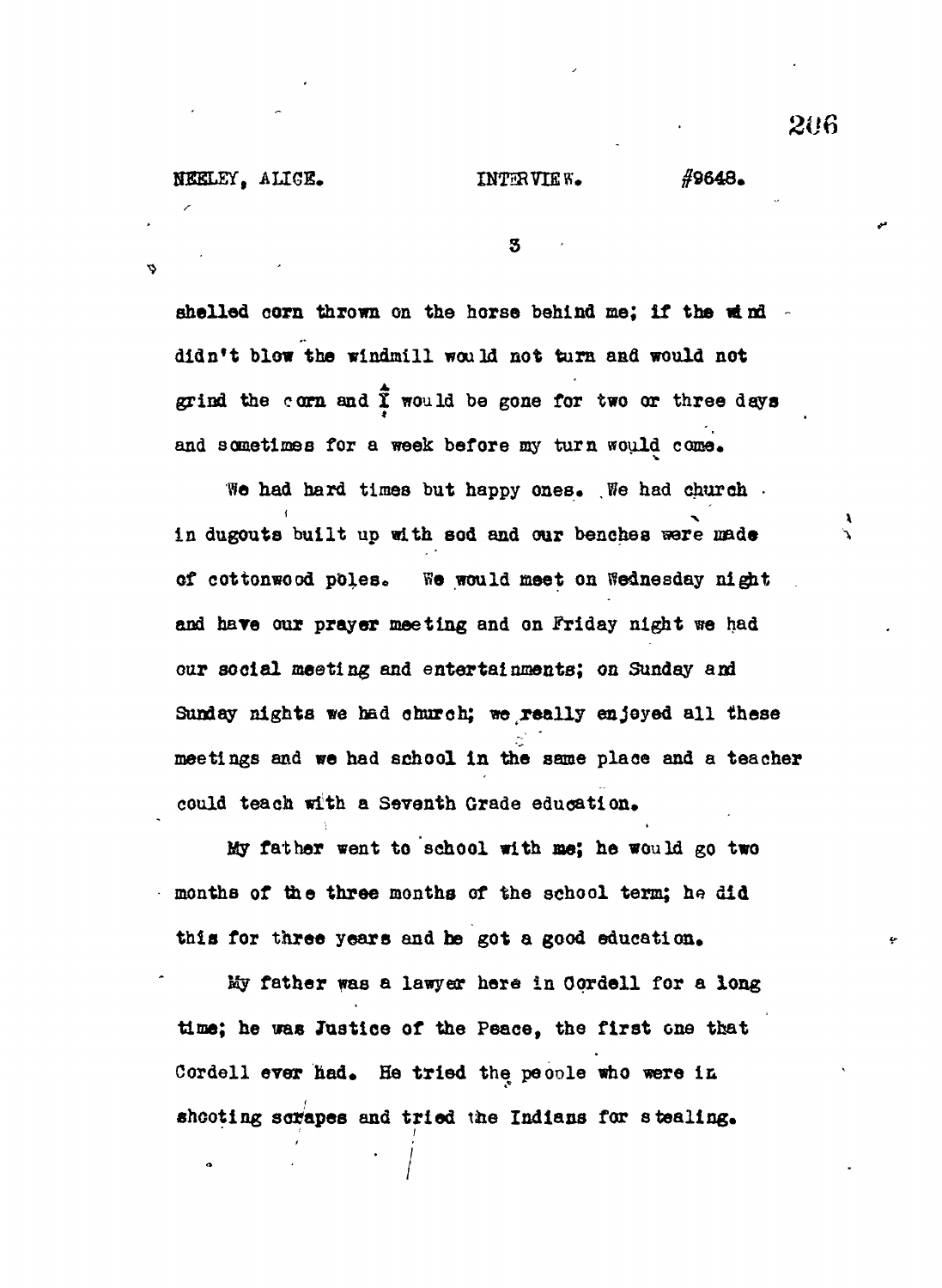## **NEELBJf, ALICB. " INTERVIEW." #9648 .**

/ "

**4**

I well remamber when the Indiana got on the warpath and there were twenty-one families, who had to hide in Center Point Schoolhouse at night till the **soldiers could come from Fort Sil l to quiet the Indians. The white men and Indians got into trouble. The white men were stealing "the Indians\* wood and plists. • The** Indians got on the warpath and would have"cleaned up" **the white men if It had not been for the soldiers from Fort Sill .**

r • for  $\mathbf{r}$   $\mathbf{r}$   $\mathbf{r}$   $\mathbf{r}$   $\mathbf{r}$   $\mathbf{r}$   $\mathbf{r}$   $\mathbf{r}$   $\mathbf{r}$   $\mathbf{r}$   $\mathbf{r}$   $\mathbf{r}$   $\mathbf{r}$   $\mathbf{r}$   $\mathbf{r}$   $\mathbf{r}$   $\mathbf{r}$   $\mathbf{r}$   $\mathbf{r}$   $\mathbf{r}$   $\mathbf{r}$   $\mathbf{r}$   $\mathbf{r}$   $\mathbf{r$ 

**old gray Lofer wolves would, chase me for miles when I was on horseback and I would certainly be soared. /**

I remember going to a big Indian dance and barbeoue. **I remember going to a big Iadian dance and barbecue. I remember the Indians would coma and oatup around our** place; they would put up their tepees. Father would sell **place; they mi d pat up their tepees. Father would sel l** them beef and chickens. The fudians were our friends. **them.beef and chickens. The Indians were oar friends.**

We could not wash clothes in the "gyp" water so we **We <sould not wash clothes in the "gyp" water so we** which is a strong with our way was help and was help and pots. **We would go four mlle3 to a spring and do our wc.shing, then we would dry oar clothes on brush and sometimes the**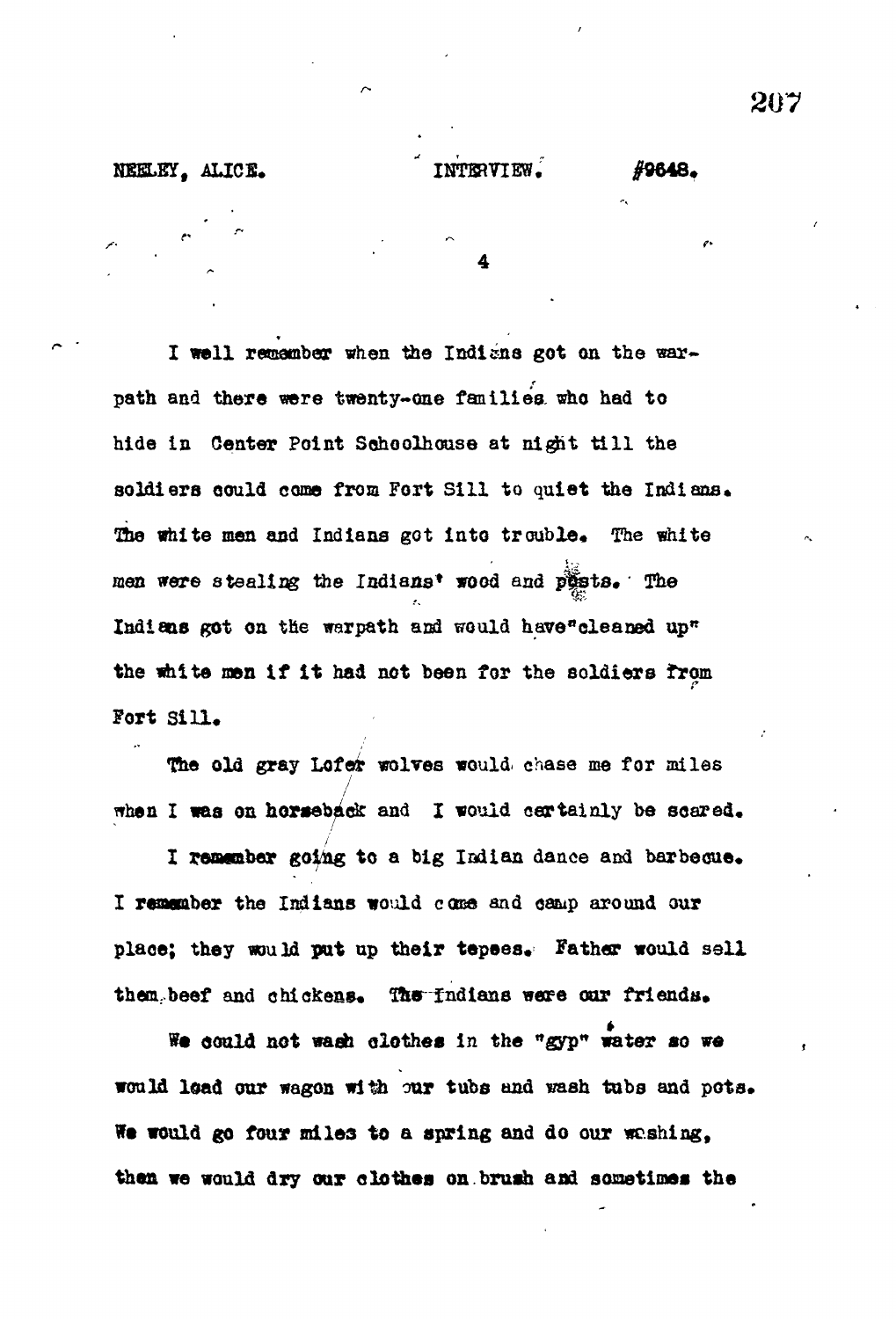## **HEELEY, A.ICE. INTERVIEW. #9648.**

**5**

**spring would be so muddy that we would hare to clean It oat, then wait until the water would run off. It** would take us all day to do our washing.

**In 1896 there came a big rain, almost a water spout, which washed oar oropa out and wehad to leave** here and go Bast to find work. We cut cord wood and **picked cotton for our living. The winter of 1896 %e** stayed in the eastern part of Oklahoma and picked **cotton with ice on the ground and after the cotton was** picked we still out cord wood until March, 1897. Then **• we caae hoae to start another crop and that year \*• ' Bau9 a good crop.** Also in the same year in the summer  $\mathbf{A}^{\mathcal{T}}$ **there came so aany big rains that we could not get to and eggs for three weeks and many a time we would boll** kaffir corn to eat.

**Many times<sup>1</sup> one would be riding across the prairie** and the grass would be so high that a person would ride deep inte the ground.

**deep into the ground\***